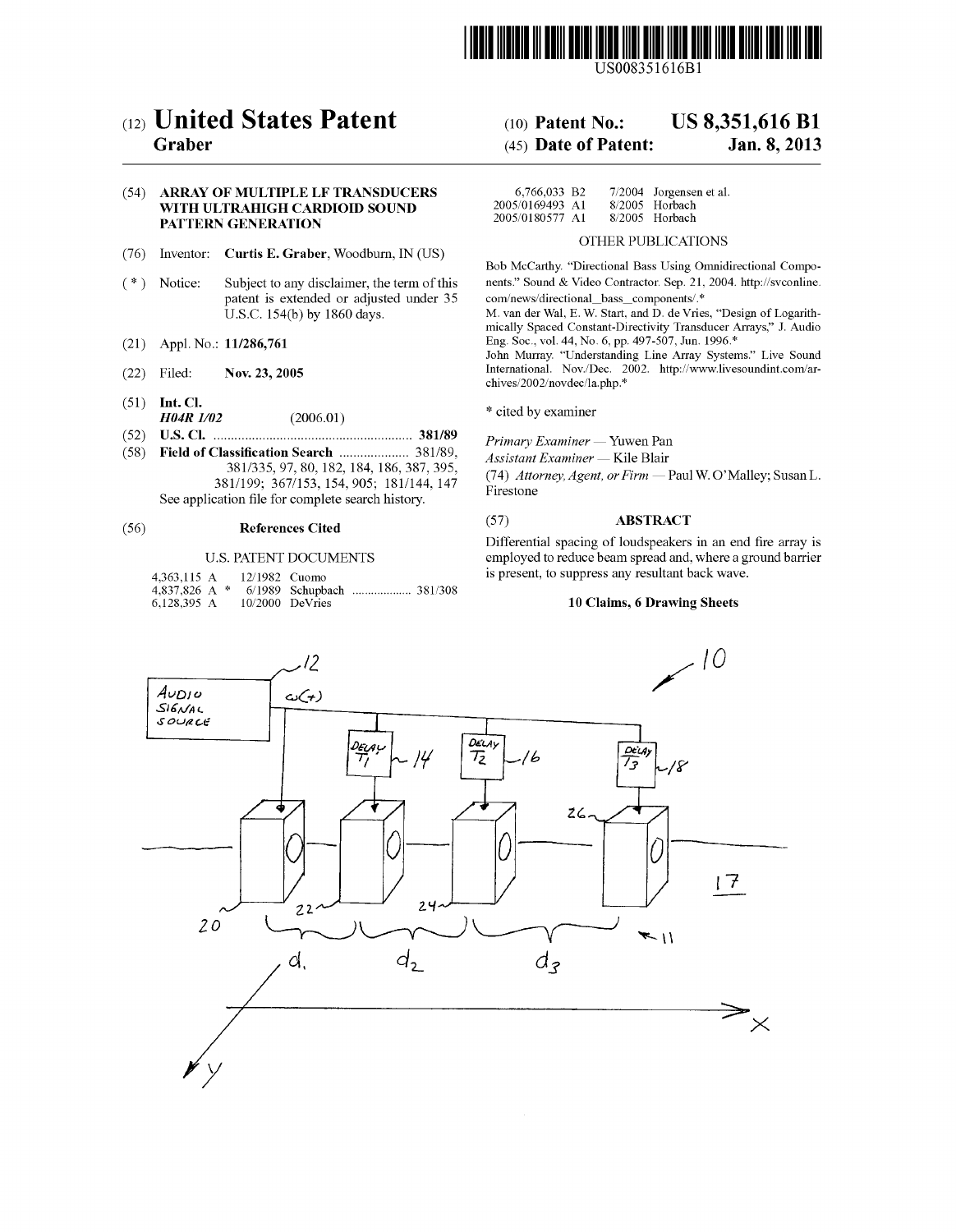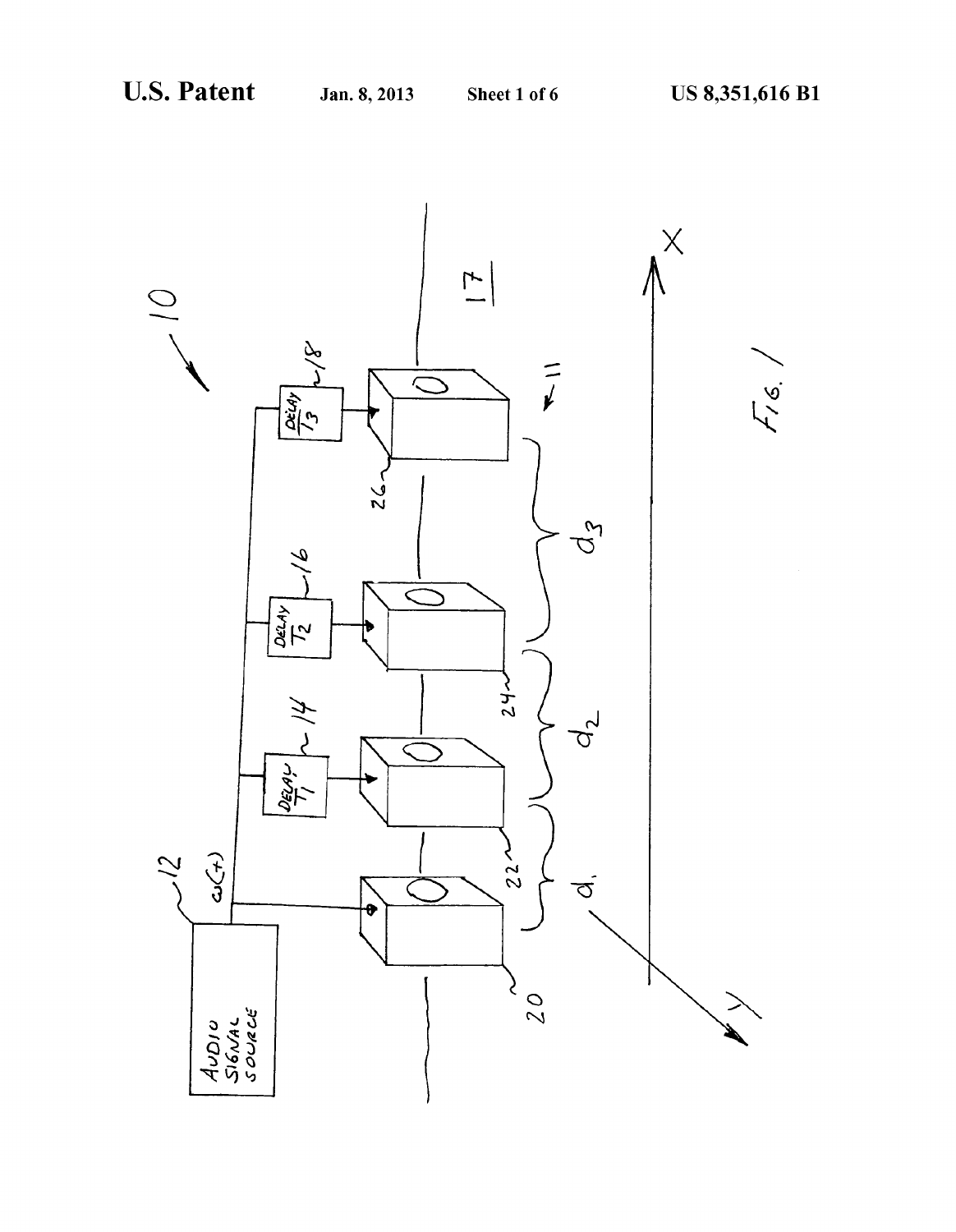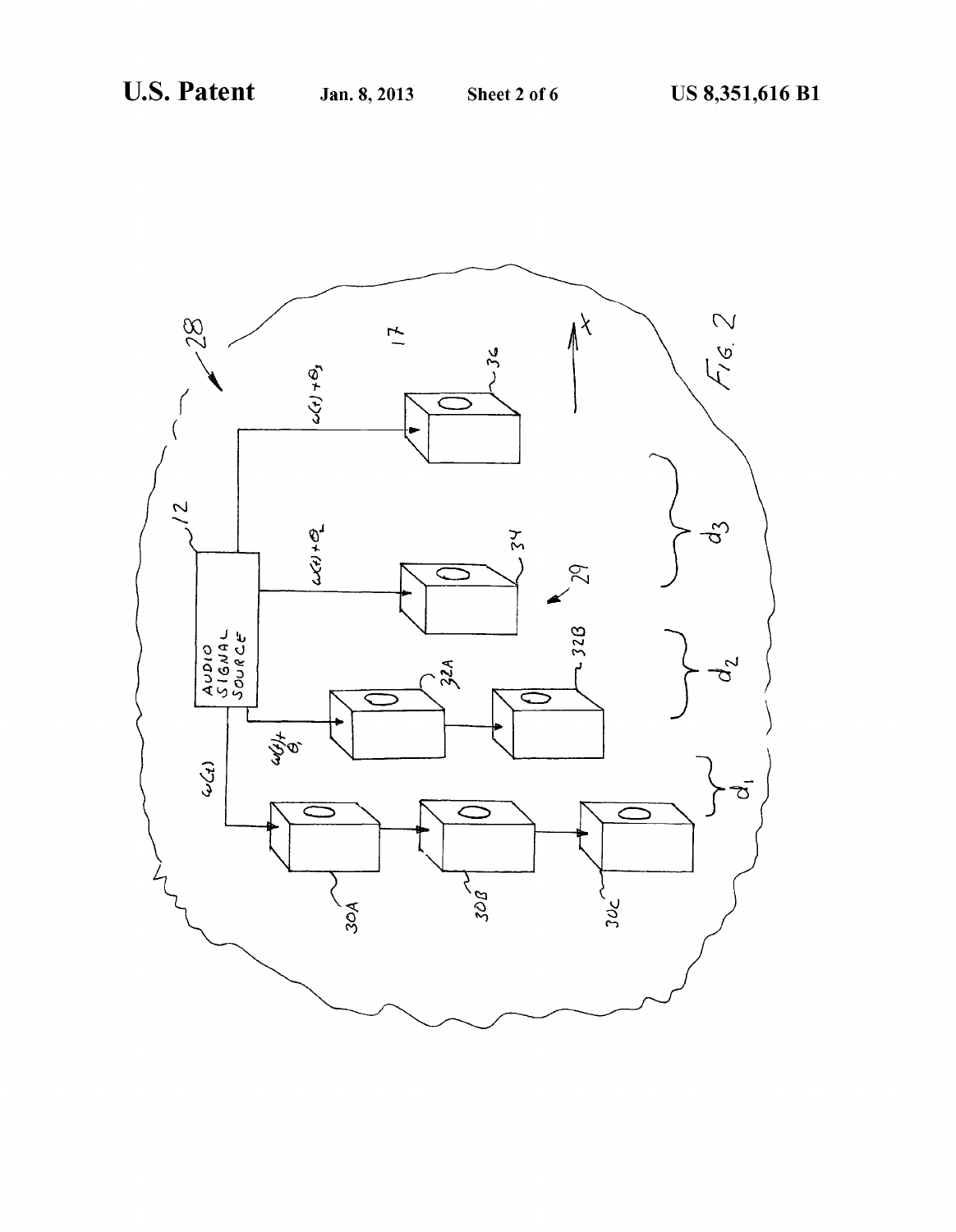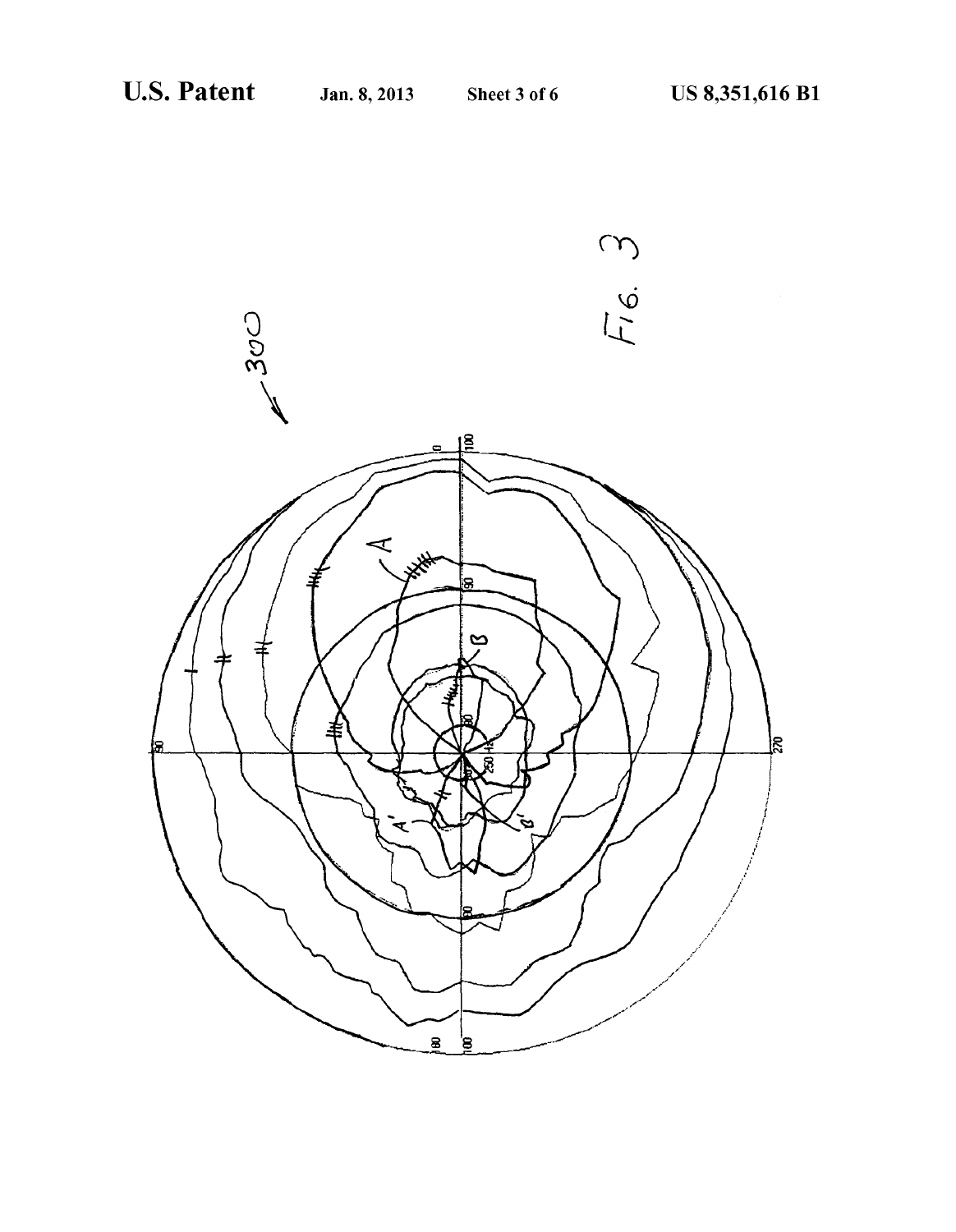

monolith array<br>8/26/2005 1:39:06 PM<br>36" spacing\_pyramid shape<br>DI\_AI = 17:319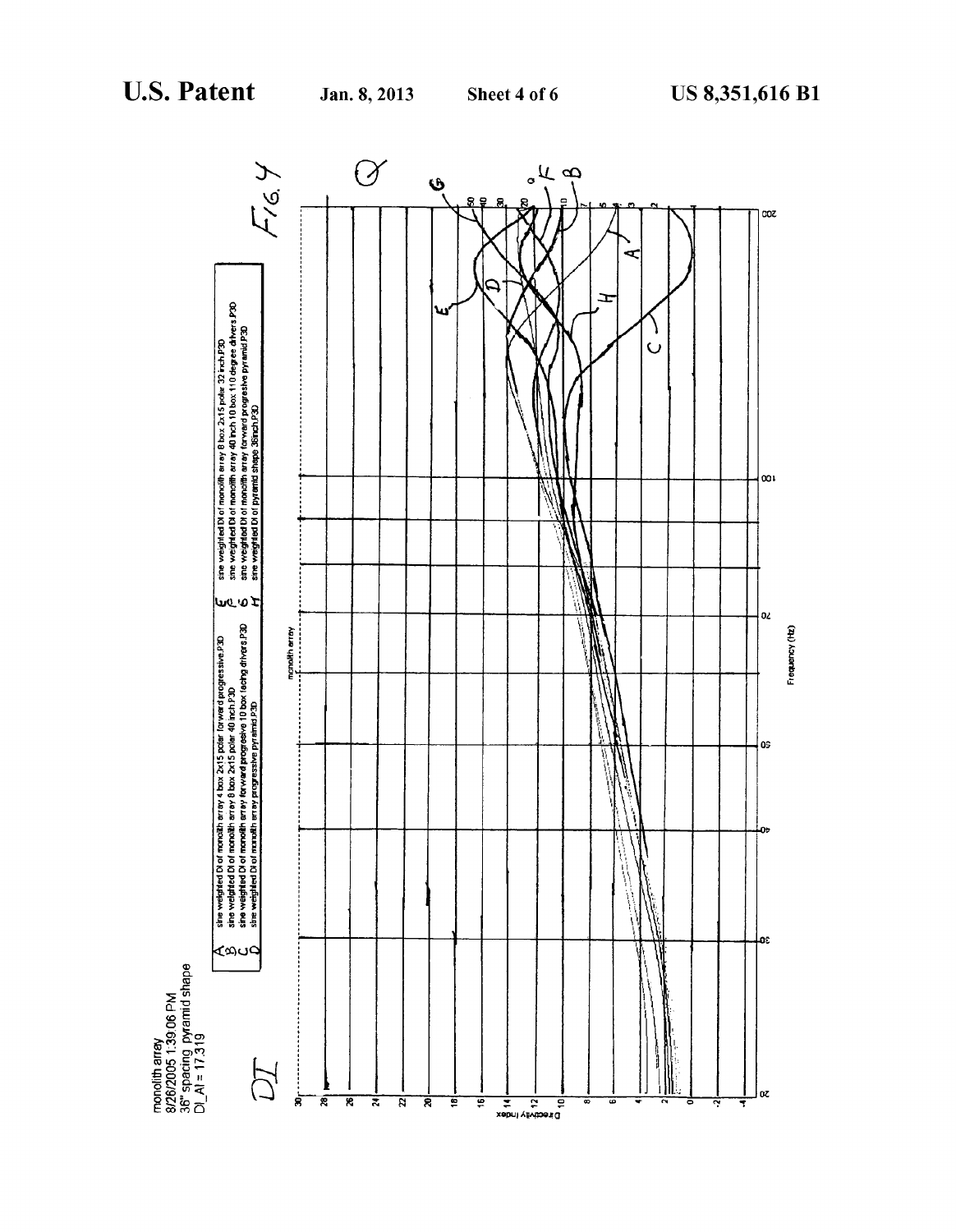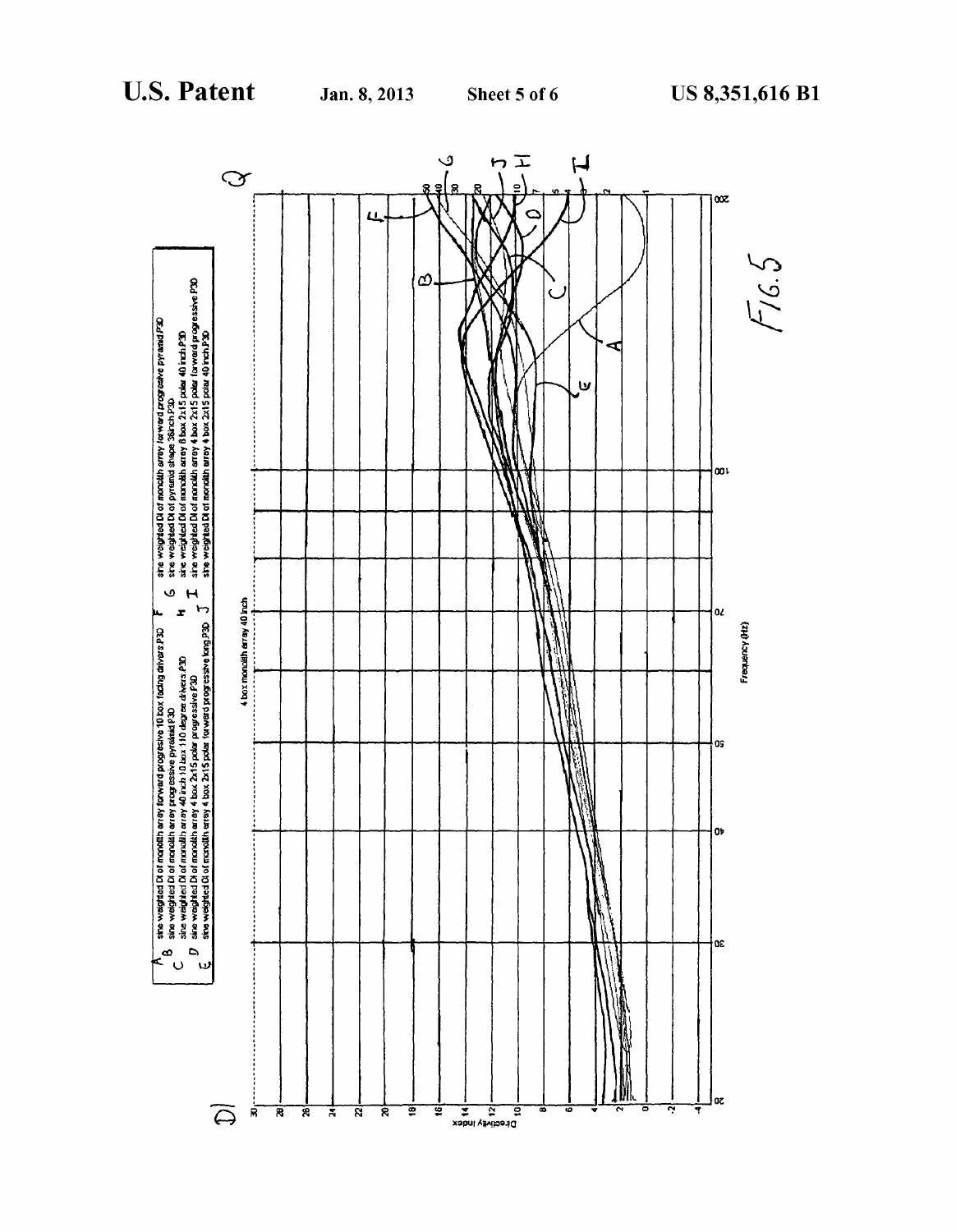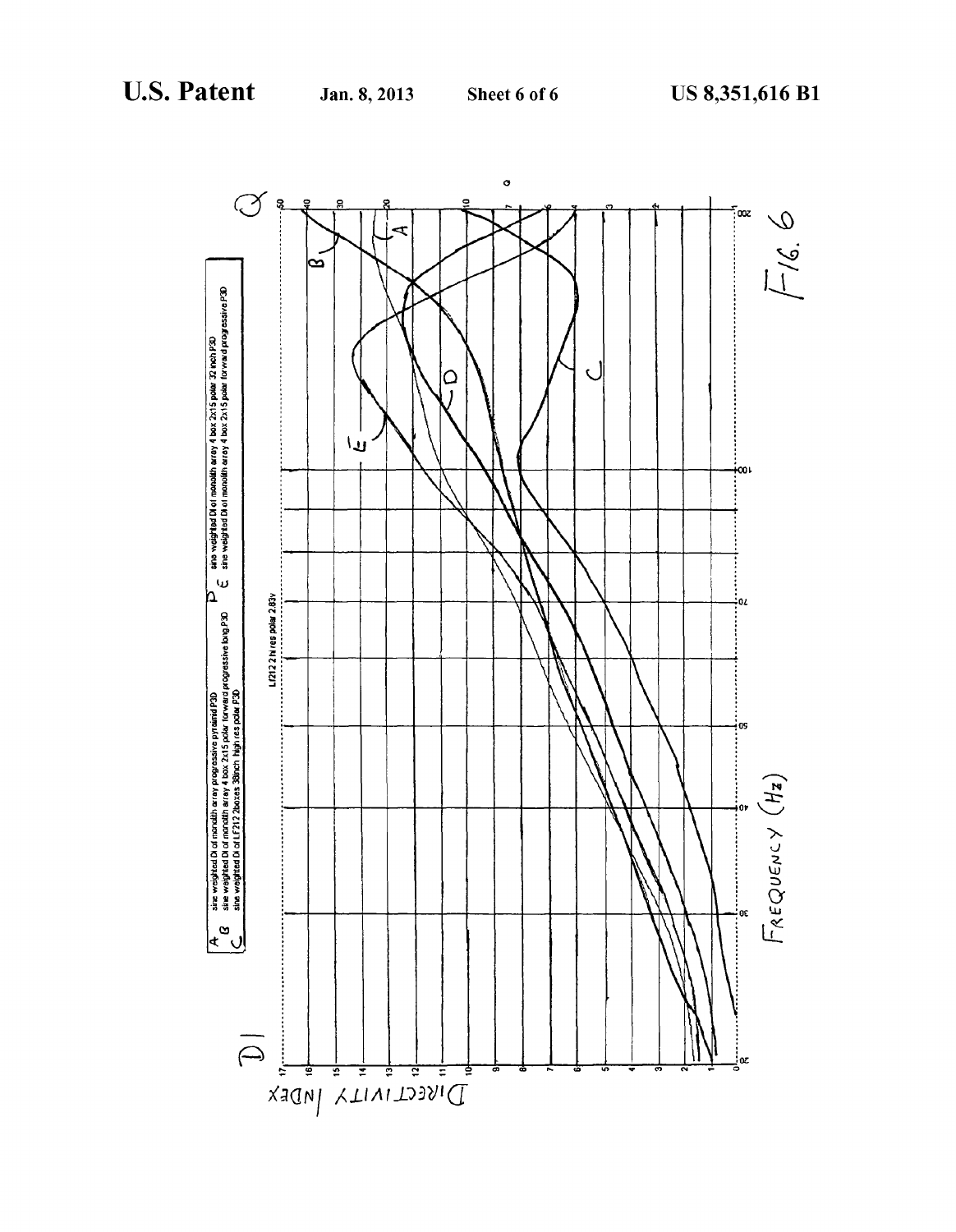10

5

25

# ARRAY OF MULTIPLE LF TRANSDUCERS WITH ULTRAHIGH CARDIOID SOUND PATTERN GENERATION

# BACKGROUND OF THE INVENTION

1. Technical Field

The invention relates to audio arrays, and more particularly, audio bass arrays exhibiting high directivity in sound field generation.

2. Description of the Problem

The capacity to direct and focus the output from an array of loudspeakers is of great interest. Increased control over direc tion and focus allows an increased proportion of sound energy generated to be delivered to a precise location and reduces the 15 amount of energy arriving at locations of no interest. In effect the efficiency of the overall system is increased.

As used in this patent the term "directivity pattern' of an array of transducers is a graphical description of a generated sound field at a particular frequency in all directions of a 20 specified plane. The "beam width" of a directivity pattern is the angular distance between two points on either side of the principal axis of the sound field where the sound field is down 6 DB from its value, at the particular distance from the source, along the principal axis.

The present patent concerns primarily bass or low fre quency sources, used for generation of sound at or below 200-300 Hz. Bass loudspeakers are typically based on a pis ton driven, diaphragm type transducer set in one face of a enclosure (which may be ported). Unlike higher frequency 30 devices constructed in the same fashion, they operate effec tively as simple (i.e. point) sources.

Along history of analysis exists for linear arrays of simple sources. Transducers laid out in a linear array, all operating at a matched frequency and with equal spacing between adja- 35 cent units, generate sound waves which either cancel one another, or reinforce one another, in various directions away from the array. To generate a sound field with a principal axis perpendicular to the linear array and minimal sound away from the ends, all of the simple sources are driven in unison. 40 To produce a so-called "end firearray' the phase relationship of the signal to the transducers is varied. An end fire array is one which produces a Sound field with a principal axis aligned with the array.

Examples of linear arrays abound in the art, from acoustic 45 doublets to more complex systems. Consideration of acoustic doublets is instructive of the basic principles involved. In a general sense an acoustic doublet is approximated by a simple diaphragm transducer which is freely mounted (i.e. not in a baffle or enclosure). The transducers are spaced by less than 50 one quarter of wavelength for almost any frequency to be reproduced and the faces of the diaphragm are inherently driven at 180 degrees out of phase with one another to pro duce an "end fire device'. In an acoustic doublet, with the transducers vibrating in opposed phase, the pressure waves 55 cancel one another along axes perpendicular to the axis of alignment of the sources and the principal axis of the sound field generated is defined by the center points of the transducers. While an acoustic doublet is an ideal, the same basic principle applies to more complex systems, optimized for 60 ent in the written description that follows. particular frequencies. The arrays of interest here though typically use greater spacing.

U.S. Pat. No. 6,766,033 is an example of a bass array system. The '033 patent provides a mechanism to vary spacing between adjacent pairs of a plurality of transducers 65 among a plurality of predetermined "fixed distances'. A com mon signal source feeds the transducers along separate chan

nels. Each channel includes a variable time delay. Selection of the time delay, taking into account the spacing between trans ducers, determines the direction of the principal axis of the sound field and illustrates some of the suppression of side lobes possible. The loudspeaker at the "base' of the array is excited first with loudspeakers "forward" from the base unit timed to generate sound based on the propagation delay from the base unit.

U.S. Pat. No. 6,128,395 is directed to a loudspeaker system with controlled directional sensitivity. A loud speaker array is taught in which identical loudspeakers are arranged in a straight line or planar array and is apparently directed to Such an array where hung in what is effectively a free field. The spacing between adjacent speakers is not equidistant, but logarithmically progressive. Filtering of the audio signal and selected delay may be applied to control beam width and direction, respectively. The 395 patent states that "By not making the mutual spacing of the loudspeakers equidistant but adapting it to the frequency requirements, it is possible to control the directional sensitivity (the "transmission angle') up to, certainly, 8 kHz. The side lobe level is reduced at the same time." Indeed the '395 patent seems directed to extending directional sensitivity from the 1400 Hz range up to as close to 8 kHz feasible, and thus, for audio purposes, should be considered a high frequency system. The '395 patent allows directional control over the principal axis of the sound field, which allows for the possibility of end fire. The '395 patent discusses controlling what it terms the "opening angle'. The opening angle is defined as the angle through which a sound source can be turned such that the sound pressure does not fall by more than 6 DB with respect to the maximum value which is measured at a fixed point in a plane in which the sound source is located  $\dots$  in effect, beam width. The opening angle can be selected by choice of the FIR or IIR filter coefficients and the transmission angle can be selected by adjusting delay times.

# SUMMARY OF THE INVENTION

According to the invention there is provided a loudspeaker array in which a plurality of at least three similarloudspeakers are arranged for generation of a sound field having a principal axis. At least first and second pairs of mutually spaced loud speakers are spaced along the principal axis, with the spacing between the first pair differing substantially from the distance separating the second pair. An audio signal source and delay means are coupled for the excitation of the loudspeakers resulting in generation of an end fire sound field.

In a first embodiment, a plurality of at least three similar loudspeakers is arranged linearly along the principal axis. In another embodiment, the loudspeakers are arranged in a tri linearly aligned perpendicular to the principal axis and the principal axis passing through a loudspeaker located at a Vertex of the array. The array is operated in a frequency range where the loudspeakers function as near simple sound sources.

Additional effects, features and advantages will be appar

### BRIEF DESCRIPTION OF THE DRAWINGS

The novel features believed characteristic of the invention are set forth in the appended claims. The invention itself however, as well as a preferred mode of use, further objects and advantages thereof, will best be understood by reference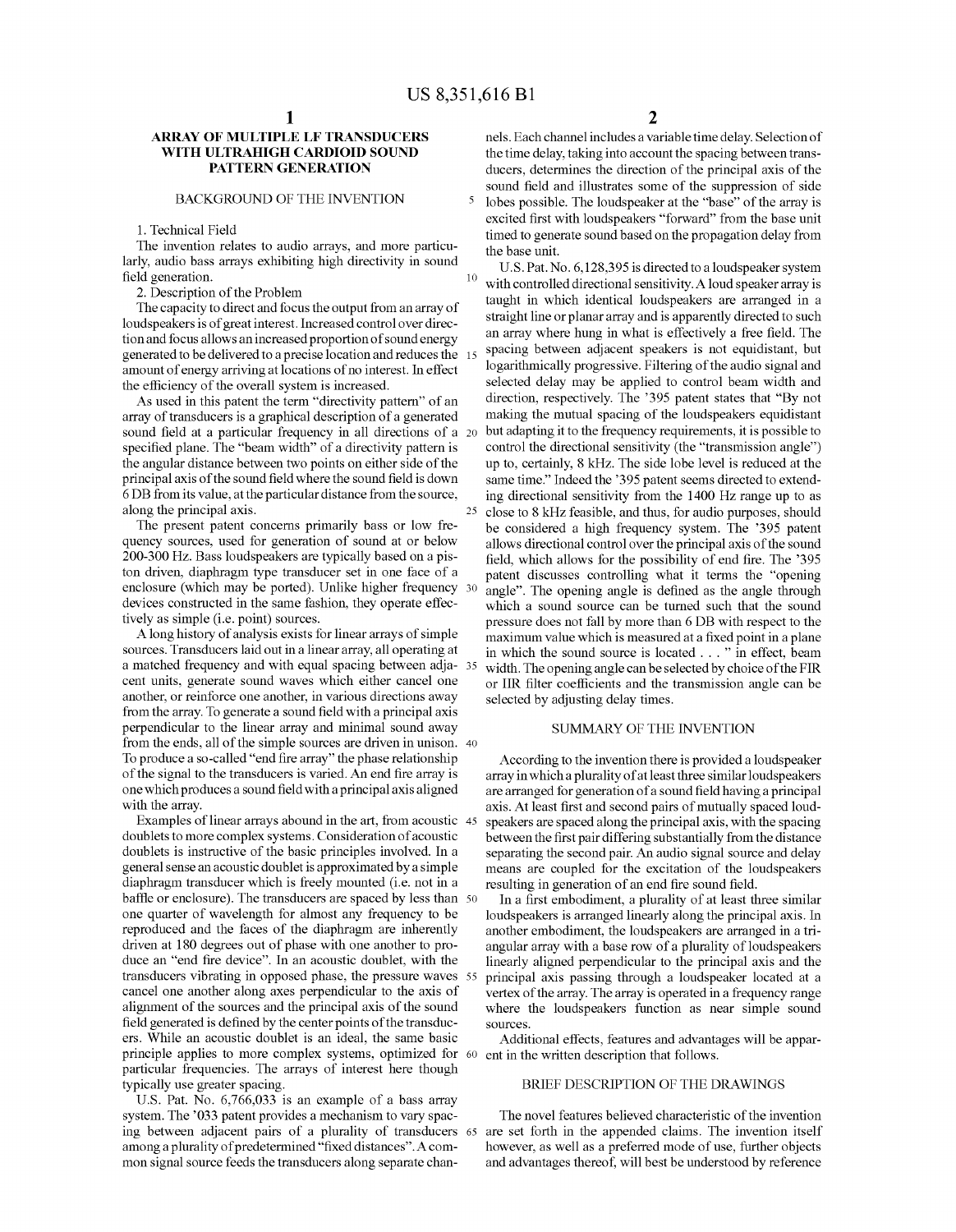5

10

15

30

to the following detailed description of an illustrative embodiment when read in conjunction with the accompany ing drawings, wherein:

FIG. 1 is a diagrammatic view of an audio system in accor dance with the invention.

FIG. 2 is a diagrammatic view of an audio system in accor dance with the invention.

FIG. 3 is an acoustic pattern for sound fields produced by arrays of loudspeakers in accordance with the invention.

FIGS. 4-6 are graphs of the directivity index against fre quency for arrays of the loudspeakers constructed in accor dance with the invention.

# DETAILED DESCRIPTION OF THE INVENTION

Referring now to the figures and in particular to FIG. 1, an audio system 10 for the projection of highly directed bass sound in accordance with the invention is illustrated. An audio signal source 10 provides a time varying, bass, audio  $_{20}$ signal  $\omega(t)$  which is applied to an array 11 of four bass loudspeakers 20, 22, 24, 26. Array 11 is a monolithic array with the four loudspeakers 20, 22, 24, 26 aligned front to back along the principal axis of projection, which is parallel to the  $x$ -axis. Loudspeaker 20 may be taken to be the "back" of the  $25$ array with reproduced sound directed primarily in the direction "x". Such arrays are sometimes termed "end-fire" arrays. The audio signal is applied undelayed to loudspeaker 20, and is applied, progressively delayed to each subsequent loudspeaker in the array 22, 24, 26. Delay lines 14, 16, 18 apply delays  $T_1$ ,  $T_2$ ,  $T_3$ , respectively to the signal as applied to loudspeakers 22, 24, 26, as determined by the distance of the loudspeakers from the first loudspeaker 20. The delays may considered to be the equivalent of applying a phase shift to the signal if a particular frequency is used. The array 11 is 35 intended to be bounded below by the ground 17.<br>Known linear arrays of end firing loudspeakers employ

equal spacing between adjacent loudspeakers. In the preferred embodiment of the invention distances  $d1$ ,  $d2$ ,  $d3$ between adjacent loudspeakers are unequal to one another, 40 and preferably increase with spacing from the base loud speaker 20, i.e. d3>d2>d1. The delays T1, T2, T3 of course correspond to the respective distances,  $d1$ ,  $d2$ ,  $d3$ . It is not strictly necessary that the loudspeakers be placed precisely on the intended principal axis of the propagated Sound beam, and 45 they may be placed straddling the axis X.

Empirical evaluation of arrays of varying spacing suggests a cost effective system providing good directional and focus control is obtained using four loudspeakers which are pro gressively spaced, with  $d_1=24$ ",  $d_2=32$ " and  $d_3=48$ ". Loud- 50 speaker 20 (point of origin) is preferably driven with no delay and straight phase settings. Loudspeaker 22 is preferably operated with a 1.77083 msec delay and band limited phase adjustment to coincide arrival linearity with the output wave from loudspeaker 20. Loudspeaker is operated at a 4.14583 55 msec delay and again band limited phase adjustment is used to correspond to the two distances summed. Finally, the delay for loudspeaker 26 is set at 7.68750 msec with band limited phase adjustment to coincide arrival linearity over the three distances.

Referring to FIG. 2, a second embodiment of the invention is illustrated. Here an audio system 28 comprises a triangular (or pyramid) array 29 of loudspeakers 30A, 30B, 30C, 32A, 32B, 34 and 36. The principal axis of the sound field gener ated by array 29 is parallel to the x-axis putting the row of 65 loudspeakers 30A-C at the base of the pyramid or triangle bounded below by the ground 17.

Referring to FIG. 3, a plurality of sound fields are illus trated in a polar graph 300. Curves A and B represent the forward fields from end fire arrays constructed in accord with the teachings of the invention at selected frequencies. Curves A' and B' illustrate backward propagated fields, which are substantially attenuated compared with the forward fields.

FIG. 4 illustrates directivity index (DI) and Directivity Factor (Q) against frequency from 20 to 200 Hz. for a plurality of arrays. Curves A-H represent, respectively:  $(A)$  a monolithic 4 box array, linearly arranged, with increasing spacing in the direction of forward propagation of the sound field; (B) is for a monolithic array of 8 loudspeakers; (C) is a 10 loud speaker box with increasing spacing in the forward direction; (D) is a progressively spaced array in a triangular pattern; (E) is a monolithic array of 8 loudspeakers of Smaller aperture than the array of curve  $B$ ;  $(F)$  is for a monolithic array of 40 inch, 10 boxes with 110 degree drivers; (G) is for a monolithic array of forward progressively spaced speakers, arranged in a triangle; and (H) is a triangular arrangement of 36 inch P3D units. Higher DI and Q results are generally preferred, reflect ing tighter control over directedness of the beam. A rising DI and Q over the entire frequency range of interest (i.e. up to 200 HZ.) is also desirable. With these qualifications, curve G. representing a triangular array of loudspeakers, with an apex represented by a single loudspeaker furthest forward along the intended principal axis of a Sound beam and each row of loudspeakers progressively further spaced from loudspeakers toward the back of the array, exhibits the best results, with DI and Q rising over most of the frequency range and still rising at 200 HZ.

FIG. 5 graphically illustrates measurements of directivity index (DI) and Directivity Factor (Q) against frequency from 20 to 200 Hz. for selected arrays. Curves A-J represent, respectively:  $(A)$  a monolithic 10 box array, linearly arranged, with increasing spacing in the direction of forward propaga tion of the sound field. This arrangement produced the least desirable results with DI and Q peaking at a low level and at a relatively low frequency and peak; (B) is for a monolithic array arranged in triangular fashion with progressive spacing. DI and Q rise over the entire frequency range in question to a relatively high level;  $(C)$  is a conventional 10 loudspeaker linear array; (D) is a progressively spaced linear array exhibiting a relatively high frequency peak, and a slight turn down in DI and Q with increasing frequency before returning to an increasing pattern; (E) is a monolithic linear array of 4 loud speakers with progressive forward spacing exhibiting a high peak DI and Q at a relatively high frequency for the range in interest, (F) is for triangular array with progressive forward spacing, which exhibits the highest Q and DI observed for the group, reaching its peak DI and Q at 200 Hz.; (G) is another example of a triangular array with progressive forward spac ing, exhibiting similar results to curve F of this figure; (H) is a linear array of 8 units with regular spacing; (I) is a linear array with progressive forward spacing but only 4 of the type of units used for the array of curve H, providing a comparable peak DI and Q, but exhibiting a faster fall off with increasing frequency; and (J) is a conventional linear array using loud speakers similar to those used for the array of curve I.

60 ground effect to suppress the back wave, where: (A) the array FIG. 6 highlight particularly effective arrays, all using of curve "A" is a triangular array with forward progressive spacing and exhibits rising DI/Q over substantially all the measured range of 20 to 200 Hz., peaking just short of the maximum frequency; (B) the array of curve "B" is another linear array with forward progressive spacing exhibiting a rising Q and DI over the entire range of interest and having a particularly advantageous Q and DI which peak at selectable